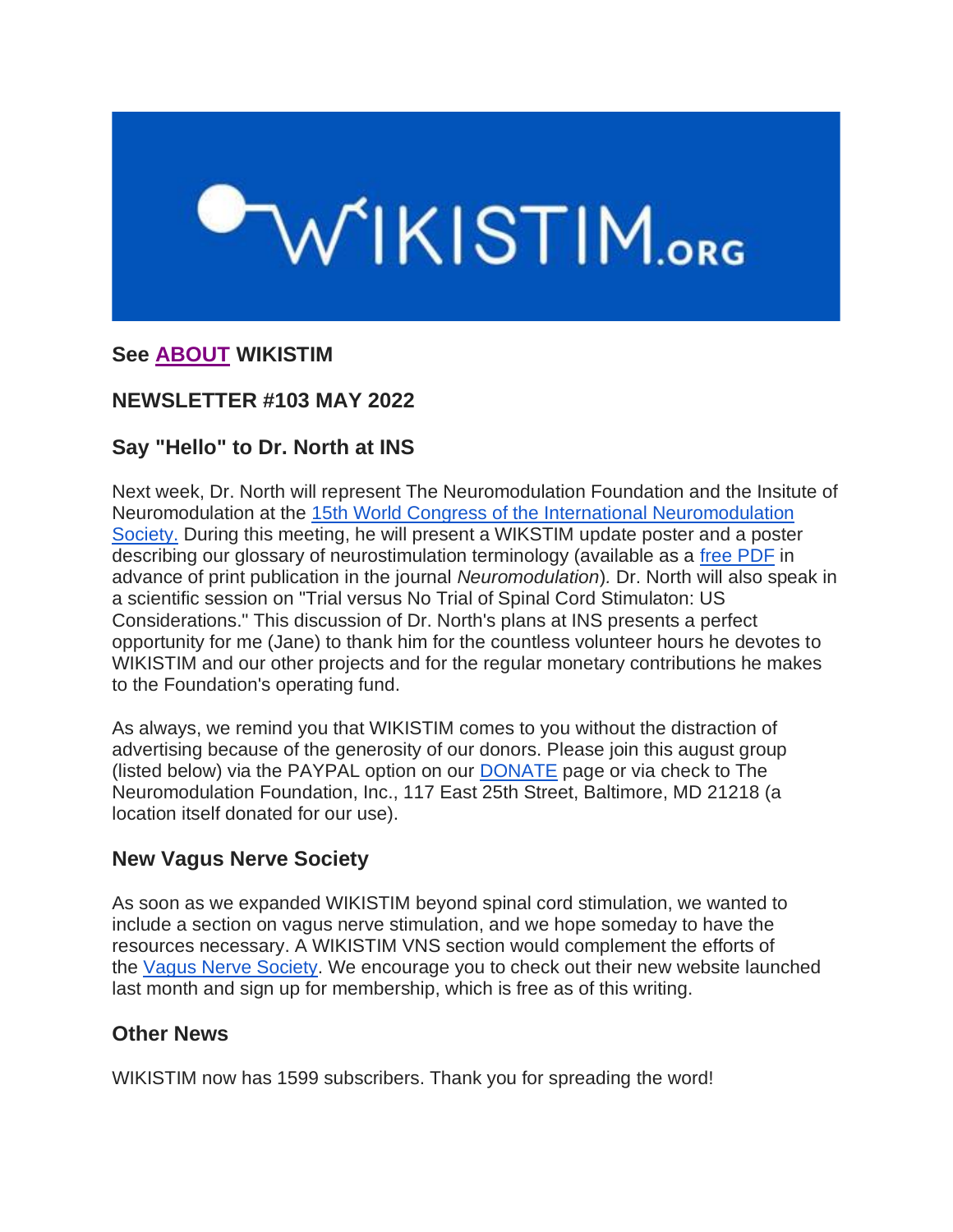# **CITATIONS ADDED FROM SEARCH ON MAY 10, 2022 (if necessary, please click "View Entire Message")**

Whenever possible, we provide free full-text links. For journals where a full-text PDF downloads immediately when a page is opened or has a "watermark," we link to the link rather than to the PDF.

### **Deep Brain Stimulation (now 6903 citations)**

- 1. Abou Khzam R, El Jalbout ND, Seif R, Sadaka A. **An unusual presentation of convergence insufficiency in a patient with Parkinson's disease stimulated by deep brain stimulation.** Am J Ophthalmol Case Rep 2022 26:101531 [PubMed](https://www.wikistim.org/?nltr=NDc7MjUxO2h0dHBzOi8vcHVibWVkLm5jYmkubmxtLm5paC5nb3YvMzU1MDkyODU7O2QxZTI4OWI2ZmNjNTc2MDBhZmM1MDI5ZjdmZjYzMGQx) [Free Full Text](https://www.wikistim.org/?nltr=NDc7MjUxO2h0dHBzOi8vd3d3Lm5jYmkubmxtLm5paC5nb3YvcG1jL2FydGljbGVzL1BNQzkwNTg1ODUvOzthMDc0OTQ3MDE0NjFlMTVjNTQ0MTdmMjA0ZjNiYTUxMw%3D%3D)
- 2. Adam EM, Brown EN, Kopell N, McCarthy MM. **Deep brain stimulation in the subthalamic nucleus for Parkinson's disease can restore dynamics of striatal networks.** Proc Natl Acad Sci USA 2022 119(19):e2120808119 [PubMed](https://www.wikistim.org/?nltr=NDc7MjUxO2h0dHBzOi8vcHVibWVkLm5jYmkubmxtLm5paC5nb3YvMzU1MDAxMTI7OzIwMjc1YWU5ODk1NTVlZTgyZjZkZDdmMWEzZGFlYmJk)
- 3. Alhourani A, Wylie SA, Summers JE, Phibbs FT, Bradley EB, Neimat JS, Van Wouwe NC. **Developing predictor models of postoperative verbal fluency after deep brain stimulation using preoperative neuropsychological assessment.**Neurosurgery 2022 epub [PubMed](https://www.wikistim.org/?nltr=NDc7MjUxO2h0dHBzOi8vcHVibWVkLm5jYmkubmxtLm5paC5nb3YvMzU1MDY5NTg7O2QwZmI3YTJiOTcyNGRmODM0MzUzMWI0YWY4ZmZlMmZj)
- 4. Aronson JP, Katnani HA, Huguenard A, Mulvaney G, Bader ER, Yang JC, Eskandar EN. **Phasic stimulation in the nucleus accumbens enhances learning after traumatic brain injury.** Cereb Cortex Commun 2022 3(2):tgac016 [PubMed](https://www.wikistim.org/?nltr=NDc7MjUxO2h0dHBzOi8vcHVibWVkLm5jYmkubmxtLm5paC5nb3YvMzU1Mjk1MTk7O2JjZDZiOTNmYjU3MTU0MjE2OTEyZjg2OThkOGJjZTFl) [Free Full Text](https://www.wikistim.org/?nltr=NDc7MjUxO2h0dHBzOi8vd3d3Lm5jYmkubmxtLm5paC5nb3YvcG1jL2FydGljbGVzL1BNQzkwNzAzNTAvcGRmL3RnYWMwMTYucGRmOzthMzBmNDAyMzNmODk5NTUyNzM4NzI2NDc5YTY1ODNiYg%3D%3D)
- 5. Bara GA, Salemdawod A, Vychopen M, Rana S, Vatter H, Maciaczyk J, Scorzin J, Banat M. **Bipolar lumbar radiofrequency medial branch neurotomy in a patient with deep brain stimulation implant.** J Neurol Surg A Cent Eur Neurosurg 2022 epub [PubMed](https://www.wikistim.org/?nltr=NDc7MjUxO2h0dHBzOi8vcHVibWVkLm5jYmkubmxtLm5paC5nb3YvMzU0Mzk4MjU7OzQ2YzA5MmNkMTc1NWNmOTUwNDI2N2Y1YmJmOTEwOWZj)
- 6. Barcia JA, Viloria MA, Yubero R, Sanchez-Sanchez-Rojas L, López A, Strange BA, Cabrera M, Canuet L, Gil P, Nombela C. **Directional DBS of the fornix in Alzheimer's disease achieves long-term benefits: a case report.** Front Aging Neurosci 2022 14:809972 [PubMed](https://www.wikistim.org/?nltr=NDc7MjUxO2h0dHBzOi8vcHVibWVkLm5jYmkubmxtLm5paC5nb3YvMzU0MzE4OTU7O2RjMDcxZmJhYjNmY2Q0ODIwZjUyOWNhMTFjMjc2MTE3) [Free Full Text](https://www.wikistim.org/?nltr=NDc7MjUxO2h0dHBzOi8vd3d3Lm5jYmkubmxtLm5paC5nb3YvcG1jL2FydGljbGVzL1BNQzkwMTEzMzUvcGRmL2ZuYWdpLTE0LTgwOTk3Mi5wZGY7OzQyMDVmN2EyYmQ3YjVmY2ZmYWMyY2EwMWU0OWQwZmM5)
- 7. Cangokce Yasar O, Ozturk S, Kemal O, Kocabicak E. **Effects of subthalamic nucleus deep brain stimulation surgery on voice and formant frequencies of vowels in Turkish.** Turk Neurosurg 2021 epub [PubMed](https://www.wikistim.org/?nltr=NDc7MjUxO2h0dHBzOi8vcHVibWVkLm5jYmkubmxtLm5paC5nb3YvMzU0MTYyNjg7O2NmMjg3NGQ0YjFiN2E0ZWVhZGU0ODMwYTVmNGZkYzVk) [Free Full Text](https://www.wikistim.org/?nltr=NDc7MjUxO2h0dHA6Ly93d3cudHVya2lzaG5ldXJvc3VyZ2VyeS5vcmcudHIvcGRmL0pUTkVQVUJfMzYxMzRfb25saW5lLnBkZjs7ODQ1ZDQ4NGVhMDZjNjNiMDk3Mjg4ZDE1MzlhMjJiYjI%3D)
- 8. Casquero-Veiga M, Lamanna-Rama N, Romero-Miguel D, Desco M, Soto-Montenegro ML. **In vivo positron emission tomography to reveal activity patterns induced by deep brain stimulation in rats.** J Vis Exp 2022 (181) [PubMed](https://www.wikistim.org/?nltr=NDc7MjUxO2h0dHBzOi8vcHVibWVkLm5jYmkubmxtLm5paC5nb3YvMzU0MDQzNDQ7O2RkMTI3OWEwZTVmMjg1ODgwZGVmNWUxYjIyZTZlMGU0)
- 9. Chelangat Bore J, A Campbell B, Cho H, Pucci F, Gopalakrishnan R, G Machado A, B Baker K. **Long-lasting effects of subthalamic nucleus**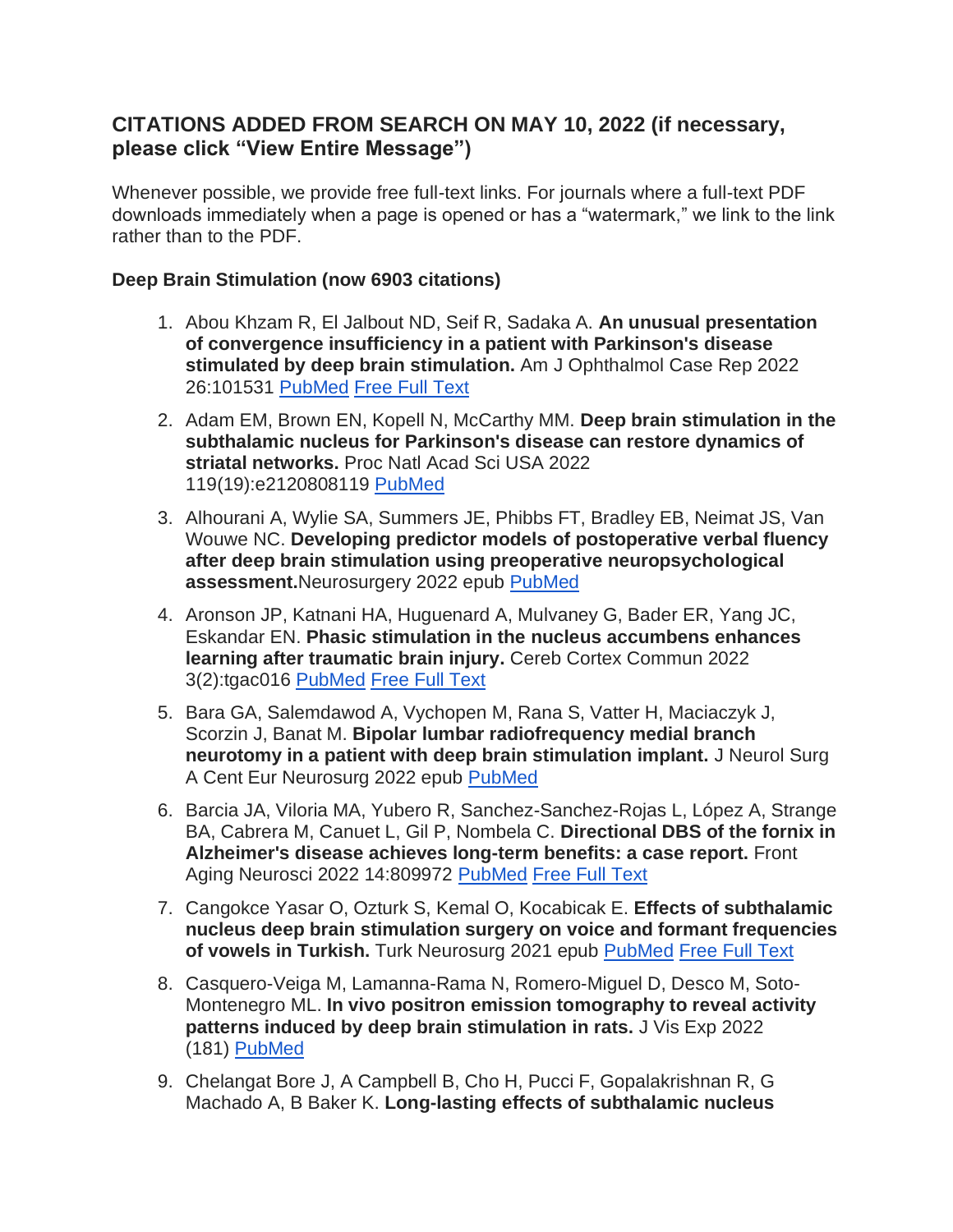**coordinated reset deep brain stimulation in the non-human primate model of parkinsonism: a case report.** Brain Stimul 2022 15(3):598- 600 [PubMed](https://www.wikistim.org/?nltr=NDc7MjUxO2h0dHBzOi8vcHVibWVkLm5jYmkubmxtLm5paC5nb3YvMzU0MDUzMjY7OzM1OGFhNzcxMTFlZjQwM2I5MjI5YmZkMDc0NzkxZGYz) [This is listed on PubMed as free full text, but the full-text link is not valid.]

- 10.Chu C, He N, Zeljic K, Zhang Z, Wang J, Li J, Liu Y, Zhang Y, Sun B, Li D, Yan F, Zhang C, Liu C. **Subthalamic and pallidal stimulation in Parkinson's disease induce distinct brain topological reconstruction.** Neuroimage 2022 255:119196 [PubMed](https://www.wikistim.org/?nltr=NDc7MjUxO2h0dHBzOi8vcHVibWVkLm5jYmkubmxtLm5paC5nb3YvMzU0MTM0NDY7O2I4NWMyNzJjMGViMjc4OThhNTE4ZDg1NTJmOGU2ZDMx)[Free Full Text](https://www.wikistim.org/?nltr=NDc7MjUxO2h0dHBzOi8vd3d3LnNjaWVuY2VkaXJlY3QuY29tL3NjaWVuY2UvYXJ0aWNsZS9waWkvUzEwNTM4MTE5MjIwMDMyMDI%2FdmlhJTNEaWh1Yjs7MWVlYmNjNTFhNWUyMmU2YzhkNzA5NmRmMzczN2YyMWU%3D)
- 11.Coenen VA, Sajonz BEA, Hurwitz TA, Böck M, Hosp JA, Reinacher PC, Urbach H, Blazhenets G, Meyer PT, Reisert M. **A neuroanatomy of positive affect display - subcortical fiber pathways relevant for initiation and modulation of smiling and laughing.** Front Behav Neurosci 2022 16:817554 [PubMed](https://www.wikistim.org/?nltr=NDc7MjUxO2h0dHBzOi8vcHVibWVkLm5jYmkubmxtLm5paC5nb3YvMzU0NjQxNDU7O2YzYTA4MjU4MDhmMWM2N2RiZTg4OWVkZDNkYmQ4MmU5) [Free Full Text](https://www.wikistim.org/?nltr=NDc7MjUxO2h0dHBzOi8vd3d3Lm5jYmkubmxtLm5paC5nb3YvcG1jL2FydGljbGVzL1BNQzkwMjI2MjMvcGRmL2ZuYmVoLTE2LTgxNzU1NC5wZGY7OzA1MzAyZDBiMjFiZjc0Mjg0NjVhYTBjYTBiN2NmNTNm)
- 12.Coenen VA, Schlaepfer TE, Meyer D, Kilian H, Spanier S, Sajonz BEA, Reinacher PC, Reisert M. **Resolving dyskinesias at sustained anti-OCD efficacy by steering of DBS away from the anteromedial STN to the mesencephalic ventral tegmentum – case report.** Acta Neurochir (Wien) 2022 epub [PubMed](https://www.wikistim.org/?nltr=NDc7MjUxO2h0dHBzOi8vcHVibWVkLm5jYmkubmxtLm5paC5nb3YvMzU0OTk1NzQ7Ozg3MWU0M2FjNmE2MDlhMWYwYWM4MWNmZTQ0NTQ4ZGJk) [Free Full Text](https://www.wikistim.org/?nltr=NDc7MjUxO2h0dHBzOi8vbGluay5zcHJpbmdlci5jb20vY29udGVudC9wZGYvMTAuMTAwNy9zMDA3MDEtMDIyLTA1MjA2LXcucGRmOzswNjliZTQxMGVlN2JlZGVmYjM3YTBmYzI0YmFiOTg5Yw%3D%3D)
- 13.Courtin E, Guillaud E, Cuny E, Taillard J, Burbaud P, Guehl D, Aupy J. **Globus pallidus internus deep brain stimulation: an alternative treatment for epilesia partialis continua?** Brain Stimul 2022 15(3):635-637 [PubMed](https://www.wikistim.org/?nltr=NDc7MjUxO2h0dHBzOi8vcHVibWVkLm5jYmkubmxtLm5paC5nb3YvMzU0NDMyMjM7OzBiN2FhMGUyODQyNDAwNDBkMmZhYTZkYTM2MDU3ZTBm) [This is supposed to be a free publication, but the publisher's link has disappeared in the past few days.]
- 14.Cramer SW, Do TH, Palzer EF, Naik A, Rice AL, Novy SG, Hanson JT, Piazza AN, Howard MA, Huling JD, Chen CC, McGovern RA. **Persistent racial disparities in deep brain stimulation for Parkinson's disease.** Ann Neurol 2022 epub [PubMed](https://www.wikistim.org/?nltr=NDc7MjUxO2h0dHBzOi8vcHVibWVkLm5jYmkubmxtLm5paC5nb3YvMzU0Mzk4NDg7OzgzYmY0YWZiYzFhZjAxNzZiZTZjYmNiNjEwN2Q3NmIy) [Free Full Text](https://www.wikistim.org/?nltr=NDc7MjUxO2h0dHBzOi8vb25saW5lbGlicmFyeS53aWxleS5jb20vZG9pL2VwZGYvMTAuMTAwMi9hbmEuMjYzNzg7OzcxOGIzZWEwNmI0NjFhY2Y5Mzc0MTVhOTJkNWEyYmNh)
- 15.Darbin O, Hatanaka N, Takara S, Kaneko N, Chiken S, Naritoku D, Martino A, Nambu A. **Subthalamic nucleus deep brain stimulation driven by primary motor cortex γ2 activity in parkinsonian monkeys.** Sci Rep 2022 12(1):6493 [PubMed](https://www.wikistim.org/?nltr=NDc7MjUxO2h0dHBzOi8vcHVibWVkLm5jYmkubmxtLm5paC5nb3YvMzU0NDQyNDU7OzNkY2ZlYmQ1YjQxYmQ4ZTlhM2UxNjA5NjQ3MDU3NDY0) [Free Full Text](https://www.wikistim.org/?nltr=NDc7MjUxO2h0dHBzOi8vd3d3Lm5jYmkubmxtLm5paC5nb3YvcG1jL2FydGljbGVzL1BNQzkwMjEyODcvcGRmLzQxNTk4XzIwMjJfQXJ0aWNsZV8xMDEzMC5wZGY7OzYwMGQxMDU3YmQ3YTk2YmNmYzZkMmI1MDY3ZjAwODEy)
- 16.Deshpande N, Gibbs R, Ali R. **Evaluation of DBS timeline in movement disorders: a comparison between genders.** World Neurosurg 2022 epub [PubMed](https://www.wikistim.org/?nltr=NDc7MjUxO2h0dHBzOi8vcHVibWVkLm5jYmkubmxtLm5paC5nb3YvMzU0OTA4ODY7OzE4MDRjMjViZTU2Y2Q4ZDVhMzk2MmUwOGYxN2QyMjRm)
- 17.Falconer D, Gow S, Whitney D, Walters H, Rogers S. **The power of access in Parkinson's disease care: a retrospective review of telehealth uptake during the COVID-19 pandemic.** Front Neurol 2022 13:830196 [PubMed](https://www.wikistim.org/?nltr=NDc7MjUxO2h0dHBzOi8vcHVibWVkLm5jYmkubmxtLm5paC5nb3YvMzU0NjMxNDU7OzNlNTNiNjI4MjQ4N2UwOWUwMzZhNjM4NmM4OThiNGVi) [Free](https://www.wikistim.org/?nltr=NDc7MjUxO2h0dHBzOi8vd3d3Lm5jYmkubmxtLm5paC5nb3YvcG1jL2FydGljbGVzL1BNQzkwMjE3NDYvcGRmL2ZuZXVyLTEzLTgzMDE5Ni5wZGY7Ozg4YjUyZWI4NDkyZGI4N2U4MGJlNzBiMDk3MjhmODJj)  [Full Text](https://www.wikistim.org/?nltr=NDc7MjUxO2h0dHBzOi8vd3d3Lm5jYmkubmxtLm5paC5nb3YvcG1jL2FydGljbGVzL1BNQzkwMjE3NDYvcGRmL2ZuZXVyLTEzLTgzMDE5Ni5wZGY7Ozg4YjUyZWI4NDkyZGI4N2U4MGJlNzBiMDk3MjhmODJj)
- 18.Fan S, Liu D, Shi L, Meng F, Fang H, Liu H, Zhang H, Yang A, Zhang J. **Differential effects of subthalamic nucleus and globus pallidus internus deep brain stimulation on motor subtypes in Parkinson's disease.** World Neurosurg 2022 epub [PubMed](https://www.wikistim.org/?nltr=NDc7MjUxO2h0dHBzOi8vcHVibWVkLm5jYmkubmxtLm5paC5nb3YvMzU0ODk1OTg7O2IzNDc1MDA5ZTJjYzVlNGJhMDA1YzA2ZGIwMmRjMmQ2)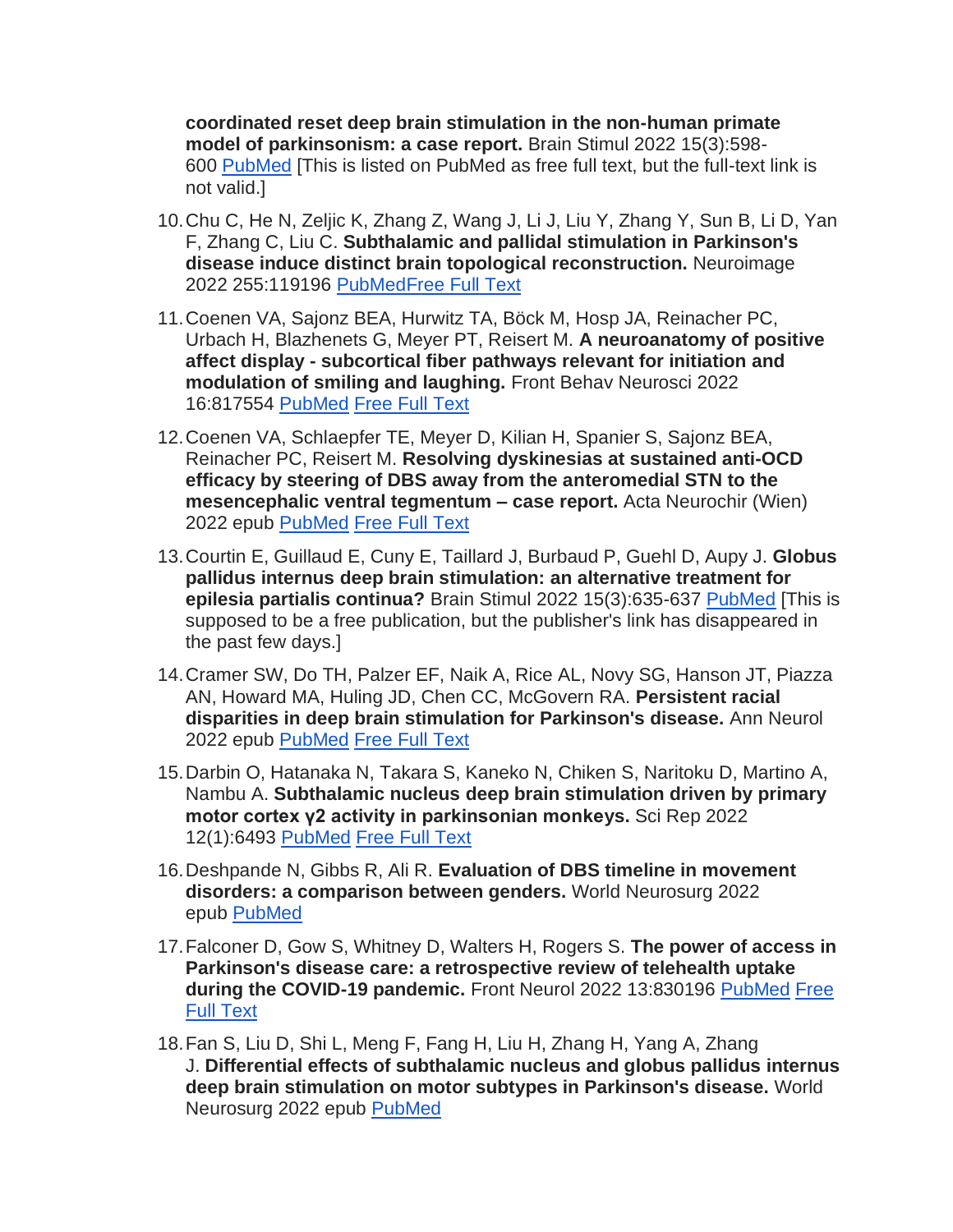- 19.Feldmann LK, Lofredi R, Neumann WJ, Al-Fatly B, Roediger J, Bahners BH, Nikolov P, Denison T, Saryyeva A, Krauss JK, Faust K, Florin E, Schnitzler A, Schneider GH, Kühn AA. **Toward therapeutic electrophysiology: beta-band suppression as a biomarker in chronic local field potential recordings.** NPJ Parkinsons Dis 2022 8(1):44 [PubMed](https://www.wikistim.org/?nltr=NDc7MjUxO2h0dHBzOi8vcHVibWVkLm5jYmkubmxtLm5paC5nb3YvMzU0NDA1NzE7OzhlYjQxZjFlNzU3OWM0ZmExMWFiNmIzYTFhNTQwYTBl) [Free Full Text](https://www.wikistim.org/?nltr=NDc7MjUxO2h0dHBzOi8vd3d3Lm5jYmkubmxtLm5paC5nb3YvcG1jL2FydGljbGVzL1BNQzkwMTg5MTIvcGRmLzQxNTMxXzIwMjJfQXJ0aWNsZV8zMDEucGRmOzszN2RkOTFiYTdlNjAzY2U1ZTMxYjVhYWMzNTA2ZWFjMw%3D%3D)
- 20.Fernández-García C, Monje MHG, Gómez-Mayordomo V, Foffani G, Herranz R, Catalán MJ, González-Hidalgo M, Matias-Guiu J, Alonso-Frech F. **Longterm directional deep brain stimulation: monopolar review vs. local field potential guided programming.** Brain Stimul 2022 epub [PubMed](https://www.wikistim.org/?nltr=NDc7MjUxO2h0dHBzOi8vcHVibWVkLm5jYmkubmxtLm5paC5nb3YvMzU0OTA5NzE7O2JlMjVlYmE4OTNhZTU0YmI3YTAyZjJjOTNjNzBmYWM1) [This is listed on PubMed as free full text, but the full-text link is not valid.]
- 21.Fernández-Pajarín G, Sesar Á, Relova JL, Ares B, Jiménez I, Gelabert-González M, Arán E, Castro A. **Parkinson's disease symptoms associated with developing on-state axial symptoms early after subthalamic deep brain stimulation.**Diagnostics (Basel) 2022 12(4):1001 [PubMed](https://www.wikistim.org/?nltr=NDc7MjUxO2h0dHBzOi8vcHVibWVkLm5jYmkubmxtLm5paC5nb3YvMzU0NTQwNDk7OzdhYTJmNzgzYjMyMjBhMWFlODJiMjljMmQ3Y2NmOTM3) [Free Full Text](https://www.wikistim.org/?nltr=NDc7MjUxO2h0dHBzOi8vd3d3Lm5jYmkubmxtLm5paC5nb3YvcG1jL2FydGljbGVzL1BNQzkwMjc1OTEvcGRmL2RpYWdub3N0aWNzLTEyLTAxMDAxLnBkZjs7ZDE5MGE4NjE1MWRjNTg5ZTg2NjM5YzMzMWJlMDhlOWI%3D)
- 22.Guo X, Hao H, Xing H, Guo Y. **Idiopathic basal ganglia calcifications and Parkinson's disease.** Am J Med 2022 epub [PubMed](https://www.wikistim.org/?nltr=NDc7MjUxO2h0dHBzOi8vcHVibWVkLm5jYmkubmxtLm5paC5nb3YvMzU0NzIzOTI7OzM0NTRjYjZjYjNkMWZlOGUwZTA1N2ZlZmFmOGJlZTQ5)
- 23.Hidding U, Schaper M, Gulberti A, Buhmann C, Gerloff C, Moll CKE, Hamel W, Choe CU, Pötter-Nerger M. **Short pulse and directional thalamic deep brain stimulation have differential effects in parkinsonian and essential tremor.** Sci Rep 2022 12(1):7251 [PubMed](https://www.wikistim.org/?nltr=NDc7MjUxO2h0dHBzOi8vcHVibWVkLm5jYmkubmxtLm5paC5nb3YvMzU1MDg2ODA7O2JiNDMwNmU5YzM0MWZjMWJlNGQ2NjA1YTZmYzY4Yjk0) [Free Full Text](https://www.wikistim.org/?nltr=NDc7MjUxO2h0dHBzOi8vd3d3Lm5jYmkubmxtLm5paC5nb3YvcG1jL2FydGljbGVzL1BNQzkwNjg3NjcvcGRmLzQxNTk4XzIwMjJfQXJ0aWNsZV8xMTI5MS5wZGY7Ozg0YjlkOTVjZGUxYjJhNTUyMWFjYmMwYjk4ZTc2MDM1)
- 24.Hodge JO, Cook P, Brandmeir NJ. **Awake deep brain stimulation surgery without intraoperative imaging is accurate and effective: a case series.** Oper Neurosurg (Hagerstown) 2022 epub [PubMed](https://www.wikistim.org/?nltr=NDc7MjUxO2h0dHBzOi8vcHVibWVkLm5jYmkubmxtLm5paC5nb3YvMzU0ODY4NzU7O2FiM2ZhOGY1MGYxMWMzYmZhMDM4YzAxZDAzYjAyOGUy)
- 25.Jost ST, Strobel L, Rizos A, Loehrer PA, Ashkan K, Evans J, Rosenkranz F, Barbe MT, Fink GR, Franklin J, Sauerbier A, Nimsky C, Sattari A, Ray Chaudhuri K, Antonini A, Timmermann L, Martinez-Martin P, Silverdale M, Kalbe E, Visser-Vandewalle V, Dafsari HS; EUROPAR and the International Parkinson and Movement Disorders Society Non-Motor Parkinson's Disease Study Group. **Gender gap in deep brain stimulation for Parkinson's disease.** NPJ Parkinsons Dis 2022 8(1):47 [PubMed](https://www.wikistim.org/?nltr=NDc7MjUxO2h0dHBzOi8vcHVibWVkLm5jYmkubmxtLm5paC5nb3YvMzU0NDQxODc7OzFlYzhjOTkyNzMxNTUwNDJmMmQ1YTBkZGFkOGEyMTBm) [Free Full Text](https://www.wikistim.org/?nltr=NDc7MjUxO2h0dHBzOi8vd3d3Lm5jYmkubmxtLm5paC5nb3YvcG1jL2FydGljbGVzL1BNQzkwMjEyODEvcGRmLzQxNTMxXzIwMjJfQXJ0aWNsZV8zMDUucGRmOzsxY2ViYjFiN2QyZTE4ZGM2MjJiNGI0NTM1MjA0NDUzMw%3D%3D)
- 26.Jung IH, Chang KW, Park SH, Chang WS, Jung HH, Chang JW. **Complications after deep brain stimulation: a 21-year experience in 426 patients.** Front Aging Neurosci 2022 14:819730 [PubMed](https://www.wikistim.org/?nltr=NDc7MjUxO2h0dHBzOi8vcHVibWVkLm5jYmkubmxtLm5paC5nb3YvMzU0NjI2OTU7OzFiMmNhZmM3MTA1OGE5ODFmMmY3MTA4YWRmMDFmZWZj) [Free Full Text](https://www.wikistim.org/?nltr=NDc7MjUxO2h0dHBzOi8vd3d3Lm5jYmkubmxtLm5paC5nb3YvcG1jL2FydGljbGVzL1BNQzkwMjI0NzIvcGRmL2ZuYWdpLTE0LTgxOTczMC5wZGY7O2UxN2ZiMWFlNTJkYjhhYjc4MTZhNzhlN2U2ZGI1YTkz)
- 27.Kamo H, Oyama G, Nishioka K, Funayama M, Hattori N. **Deep brain stimulation for a patient with familial Parkinson's disease harboring** *CHCHD2* **p.T61I.** Mov Disord Clin Pract 2022 9(3):407-409 [PubMed](https://www.wikistim.org/?nltr=NDc7MjUxO2h0dHBzOi8vcHVibWVkLm5jYmkubmxtLm5paC5nb3YvMzU0MDI2NTA7OzJlODVjMDZlN2NhNGQ1NzBmOTJmYmNlNjQ1MDU3N2E2)
- 28.Kangas SM, Teppo J, Lahtinen MJ, Suoranta A, Ghimire B, Mattila P, Uusimaa J, Varjosalo M, Katisko J, Hinttala R. **Analysis of human brain tissue derived from DBS surgery.** Transl Neurodegener 2022 11(1):22 [PubMed](https://www.wikistim.org/?nltr=NDc7MjUxO2h0dHBzOi8vcHVibWVkLm5jYmkubmxtLm5paC5nb3YvMzU0MTgxMDQ7OzUxYWNjNTg5ZDI2NDYwYWUwZDg4NzY2NGRlY2NkMWIy) [Free Full Text](https://www.wikistim.org/?nltr=NDc7MjUxO2h0dHBzOi8vd3d3Lm5jYmkubmxtLm5paC5nb3YvcG1jL2FydGljbGVzL1BNQzkwMDY0NTkvcGRmLzQwMDM1XzIwMjJfQXJ0aWNsZV8yOTcucGRmOzs0YzQyN2Q1M2ZiMzIyMWMwOTllZjIwNjAxNjY4YzM2Yg%3D%3D)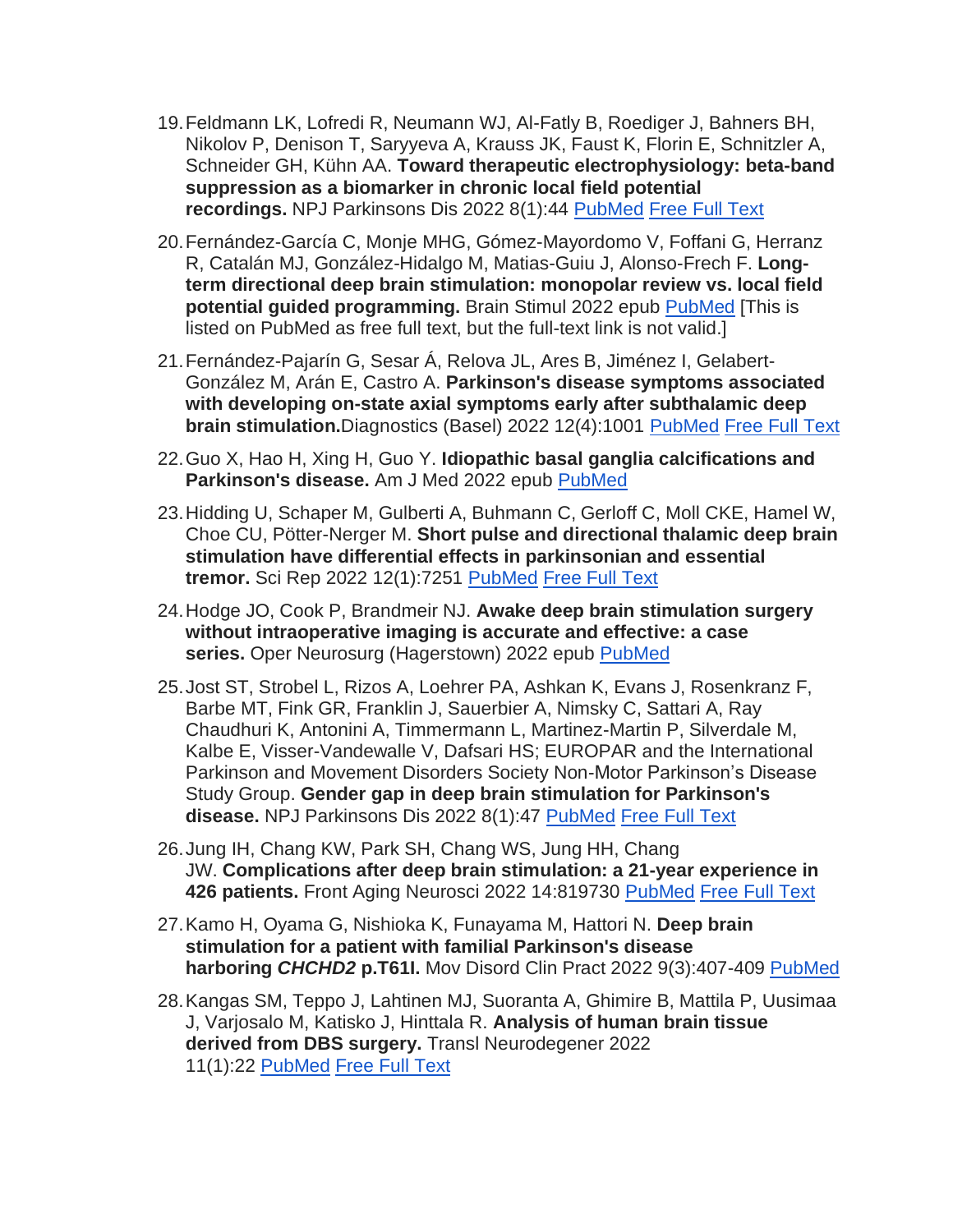- 29.Kern D, Korsmo M, Baumgartner AJ, Kramer D, Ojemann S, Case M, Holt-Becker AB, Raike R, Thompson JA. **Methylphenidate effects on a clinically informative oscillatory signal within the subthalamic nucleus in Parkinson's disease during deep brain stimulation programming.** Brain Stimul 2022 epub [PubMed](https://www.wikistim.org/?nltr=NDc7MjUxO2h0dHBzOi8vcHVibWVkLm5jYmkubmxtLm5paC5nb3YvMzU1MjY4MTc7OzhlMTJlYTFjMjhiM2UxZGFjNGVmNmNiYjAzODIzMzg1) [This is listed on PubMed as free full text, but the full-text link is not valid.]
- 30.Kostick-Quenet K, Kalwani L, Koenig B, Torgerson L, Sanchez C, Munoz K, Hsu RL, Sierra-Mercado D, Robinson JO, Outram S, Pereira S, McGuire A, Zuk P, Lazaro-Munoz G. **Researchers' ethical concerns about using adaptive deep brain stimulation for enhancement.** Front Hum Neurosci 2022 16:813922 [PubMed](https://www.wikistim.org/?nltr=NDc7MjUxO2h0dHBzOi8vcHVibWVkLm5jYmkubmxtLm5paC5nb3YvMzU0OTYwNzM7O2UwYjBkOWJiZWIyNTFkMGViZmUzOTkxMTE2YWRjNjlh) [Free Full Text](https://www.wikistim.org/?nltr=NDc7MjUxO2h0dHBzOi8vd3d3Lm5jYmkubmxtLm5paC5nb3YvcG1jL2FydGljbGVzL1BNQzkwNTAxNzIvcGRmL2ZuaHVtLTE2LTgxMzkyMi5wZGY7OzdiMTNiZDQwNzM3ZDMzYzZiMWQ0Y2ZkMDNjMGYyNGJk)
- 31.Lai Y, He N, Wei H, Deng L, Zhou H, Li J, Kaiser M, Zhang C, Li D, Sun B. **Value of functional connectivity in outcome prediction for pallidal stimulation in Parkinson disease.** J Neurosurg 2022 epub 1-11 [PubMed](https://www.wikistim.org/?nltr=NDc7MjUxO2h0dHBzOi8vcHVibWVkLm5jYmkubmxtLm5paC5nb3YvMzU1MjMyNTg7O2M3ZDU5MDRjYzBiZDg3MDg3Mzg1ZjI1MTVhMTRlOGM0)
- 32.Liu W, Zhang X, Nie P, Chen L, Fu K, Zhang J, Chen J, Zhang J. **Evaluation of preoperative efficacy of levodopa in subthalamic deep brain stimulation.** Am J Transl Res 2022 14(3):1909-1922 [PubMed](https://www.wikistim.org/?nltr=NDc7MjUxO2h0dHBzOi8vcHVibWVkLm5jYmkubmxtLm5paC5nb3YvMzU0MjI5NDI7O2ZlZmJmYTUzYjI4MTY4NmFjOTkwNTMwNGFiNjdhNDQx) [Free Full Text](https://www.wikistim.org/?nltr=NDc7MjUxO2h0dHBzOi8vd3d3Lm5jYmkubmxtLm5paC5nb3YvcG1jL2FydGljbGVzL1BNQzg5OTExMTAvcGRmL2FqdHIwMDE0LTE5MDkucGRmOzs4ODBiODhiMGY4ZmNjYzE2YmZiOGY5ZjQyM2NjMGEwNQ%3D%3D)
- 33.Liu Y, Zhang Q, Wang J, Liu J, Yang W, Yan X, Ouyang Y, Yang H. **Both subthalamic and pallidal deep brain stimulation are effective for** *GNAO1* **associated dystonia: three case reports and a literature review.** Ther Adv Neurol Disord 2022 15:17562864221093507 [PubMed](https://www.wikistim.org/?nltr=NDc7MjUxO2h0dHBzOi8vcHVibWVkLm5jYmkubmxtLm5paC5nb3YvMzU1MDk3NzA7OzcyY2Q4NWUwMzQzMjUyZjE4MzU0OWRmMjc1NWEwMWU3) [Free Full Text](https://www.wikistim.org/?nltr=NDc7MjUxO2h0dHBzOi8vd3d3Lm5jYmkubmxtLm5paC5nb3YvcG1jL2FydGljbGVzL1BNQzkwNTg0NjAvcGRmLzEwLjExNzdfMTc1NjI4NjQyMjEwOTM1MDcucGRmOzswNTYxNWE2NjdhOTI1YzUxNmU4YjY2YmVlODE0ZTE4Yg%3D%3D)
- 34.Luo B, Dong W, Chang L, Qiu C, Lu Y, Liu D, Xue C, Zhang L, Liu W, Zhang W, Yan J. **Altered interhemispheric functional connectivity associated with early verbal fluency decline after deep brain stimulation in Parkinson's disease.** Front Aging Neurosci 2022 14:799545 [PubMed](https://www.wikistim.org/?nltr=NDc7MjUxO2h0dHBzOi8vcHVibWVkLm5jYmkubmxtLm5paC5nb3YvMzU0MzE5MDQ7OzQzYjI1MjMzOWQ4NTdhZDFlYTNiMjY5YmE5YjA3OGY5) [Free](https://www.wikistim.org/?nltr=NDc7MjUxO2h0dHBzOi8vd3d3Lm5jYmkubmxtLm5paC5nb3YvcG1jL2FydGljbGVzL1BNQzkwMTEzMjgvcGRmL2ZuYWdpLTE0LTc5OTU0NS5wZGY7OzQ4MmRlMGU1OWJmOWUxZDIxY2M1MWY5N2QwMDZhY2M1)  [Full Text](https://www.wikistim.org/?nltr=NDc7MjUxO2h0dHBzOi8vd3d3Lm5jYmkubmxtLm5paC5nb3YvcG1jL2FydGljbGVzL1BNQzkwMTEzMjgvcGRmL2ZuYWdpLTE0LTc5OTU0NS5wZGY7OzQ4MmRlMGU1OWJmOWUxZDIxY2M1MWY5N2QwMDZhY2M1)
- 35.Luyck K, Bervoets C, Deblieck C, Nuttin B, Luyten L. **Deep brain stimulation in the bed nucleus of the stria terminalis: a symptom provocation study in patients with obsessive-compulsive disorder.** J Psychiatr Res 2022 151:252-260 [PubMed](https://www.wikistim.org/?nltr=NDc7MjUxO2h0dHBzOi8vcHVibWVkLm5jYmkubmxtLm5paC5nb3YvMzU1MTI2MTk7O2RlYmNlYjI0NDYxYzY3NDc2YWU5NjBhNDg3Yjc0ZThk)
- 36.Mason XL, Cross KA, Arac A, Bordelon Y, Wu AD. **Vim-thalamic deep brain stimulation for cervical dystonia and upper-limb tremor: quantification by markerless-3D kinematics and accelerometry.** Tremor Other Hyperkinet Mov (NY) 2022 12:5 [PubMed](https://www.wikistim.org/?nltr=NDc7MjUxO2h0dHBzOi8vcHVibWVkLm5jYmkubmxtLm5paC5nb3YvMzU0MzMxMDk7Ozk5N2Q2MmE0NDFlMmNkODZjZjAwZjhmMDMyYTk5ZmFi) [Free Full Text](https://www.wikistim.org/?nltr=NDc7MjUxO2h0dHBzOi8vd3d3Lm5jYmkubmxtLm5paC5nb3YvcG1jL2FydGljbGVzL1BNQzg5MTYwNTIvcGRmL3RvaG0tMTItMS02NzMucGRmOztlOTMxNjBlNmZmODhlNTA5YTc3MGVlNmUxODljYTljZQ%3D%3D)
- 37.O'Callaghan EL, McBryde FD, Patel NK, Paton JFR. **Examination of the periaqueductal gray as a site for controlling arterial pressure in the conscious spontaneously hypertensive rat.** Auton Neurosci 2022 240:102984 [PubMed](https://www.wikistim.org/?nltr=NDc7MjUxO2h0dHBzOi8vcHVibWVkLm5jYmkubmxtLm5paC5nb3YvMzU1MjYzNTQ7O2RiMjQ2YWM3NjdjNzY0NzdlOTJmMTA4Zjc1ZGY2YWJk)
- 38.Patai EZ, Foltynie T, Limousin P, Akram H, Zrinzo L, Bogacz R, Litvak V. **Conflict detection in a sequential decision task is associated with increased cortico-subthalamic coherence and prolonged subthalamic**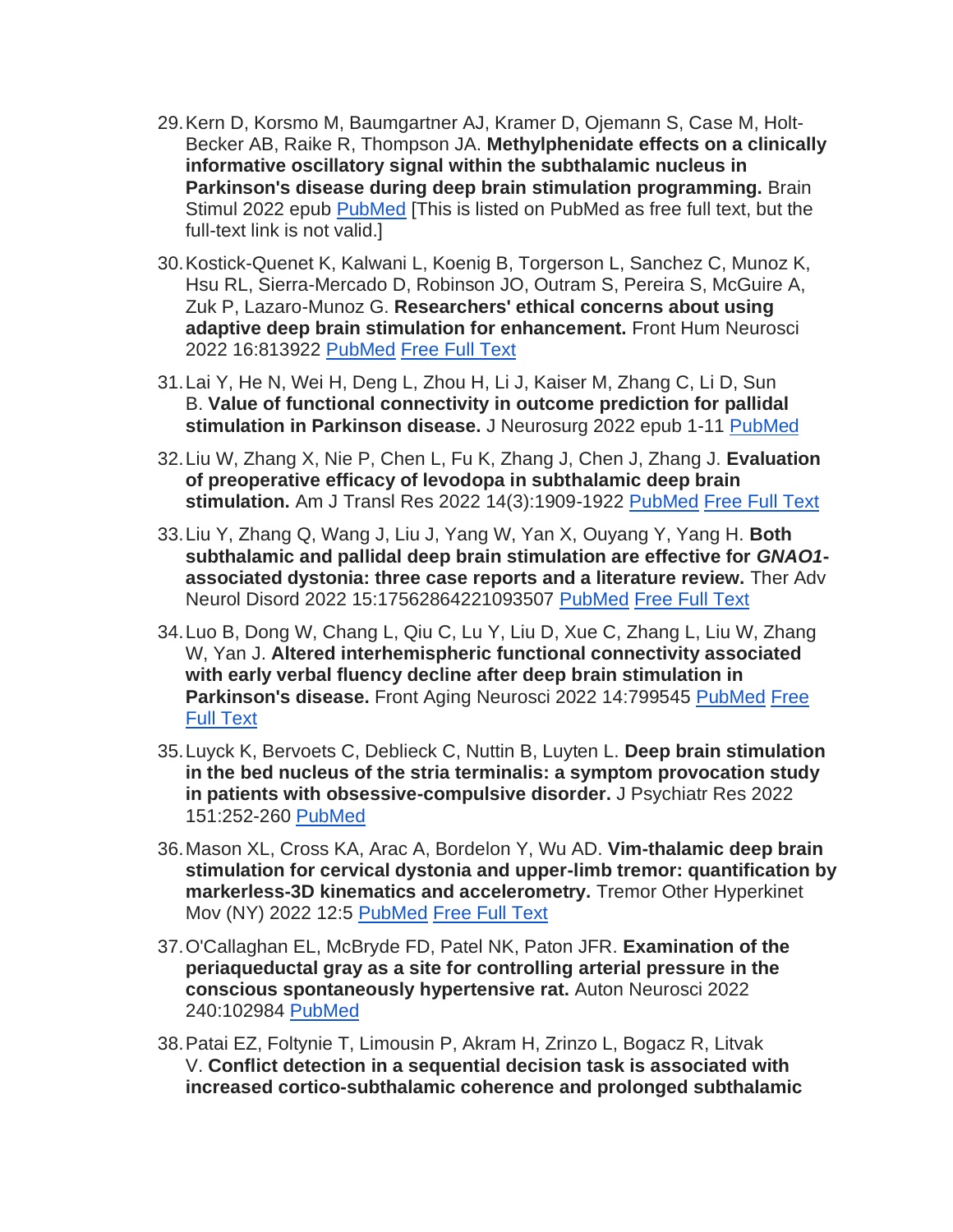**oscillatory response in the beta band.** J Neurosci 2022 epub [PubMed](https://www.wikistim.org/?nltr=NDc7MjUxO2h0dHBzOi8vcHVibWVkLm5jYmkubmxtLm5paC5nb3YvMzU1MDExNTM7OzI3N2JlMjdmMWZjNzJiZTRkODRjZjdjYjJmNmJiODQx) [Free](https://www.wikistim.org/?nltr=NDc7MjUxO2h0dHBzOi8vd3d3LmpuZXVyb3NjaS5vcmcvY29udGVudC9qbmV1cm8vZWFybHkvMjAyMi8wNC8yOS9KTkVVUk9TQ0kuMDU3Mi0yMS4yMDIyLmZ1bGwucGRmOztiYmUwNTBlNTY2NzE3NDJmMjUzNGExMDliZjQ5MzU3ZA%3D%3D)  [Full Text](https://www.wikistim.org/?nltr=NDc7MjUxO2h0dHBzOi8vd3d3LmpuZXVyb3NjaS5vcmcvY29udGVudC9qbmV1cm8vZWFybHkvMjAyMi8wNC8yOS9KTkVVUk9TQ0kuMDU3Mi0yMS4yMDIyLmZ1bGwucGRmOztiYmUwNTBlNTY2NzE3NDJmMjUzNGExMDliZjQ5MzU3ZA%3D%3D)

- 39.Petry-Schmelzer JN, Schwarz LM, Jergas H, Reker P, Steffen JK, Dafsari HS, Baldermann JC, Fink GR, Visser-Vandewalle V, Dembek TA, Barbe MT. **A randomized, double-blinded crossover trial of short versus conventional pulse width subthalamic deep brain stimulation in Parkinson's disease.** J Parkinsons Dis 2022 epub [PubMed](https://www.wikistim.org/?nltr=NDc7MjUxO2h0dHBzOi8vcHVibWVkLm5jYmkubmxtLm5paC5nb3YvMzU0OTE3OTc7OzcwMzEwNTA3MTE5MWViZWM4OTc4ZDc3YTMxODU2NjNi) [Free Full Text](https://www.wikistim.org/?nltr=NDc7MjUxO2h0dHBzOi8vY29udGVudC5pb3NwcmVzcy5jb20vZG93bmxvYWQvam91cm5hbC1vZi1wYXJraW5zb25zLWRpc2Vhc2UvanBkMjEzMTE5P2lkPWpvdXJuYWwtb2YtcGFya2luc29ucy1kaXNlYXNlJTJGanBkMjEzMTE5OztlODM4OWNhMjc2ZjE5YzdlNDU0MjVlYTBkYzBkOThkZg%3D%3D)
- 40.Ruonala V, Pekkonen E, Airaksinen O, Kankaanpää M, Karjalainen PA, Rissanen SM. **Changes in elbow flexion EMG morphology during adjustment of deep brain stimulator in advanced Parkinson's disease.** PLOS One 2022 17(4):e0266936 [PubMed](https://www.wikistim.org/?nltr=NDc7MjUxO2h0dHBzOi8vcHVibWVkLm5jYmkubmxtLm5paC5nb3YvMzU0MjExNzY7O2JlNDdmNmE4M2YwODk4ODA4ZTQ0M2QzOGViOTIzMzZl) [Free Full Text](https://www.wikistim.org/?nltr=NDc7MjUxO2h0dHBzOi8vd3d3Lm5jYmkubmxtLm5paC5nb3YvcG1jL2FydGljbGVzL1BNQzkwMDk2MjMvcGRmL3BvbmUuMDI2NjkzNi5wZGY7OzlhMjg5MzNhMjNhZGIyOTQyODMxZDcyYjVhYzlhNWUz)
- 41.Sanmartino F, Cruz-Gómez ÁJ, Rashid-López R, Lozano-Soto E, López-Sosa F, Zuazo A, Riqué-Dormido J, Espinosa-Rosso R, González-Rosa JJ. **Subthalamic beta activity in Parkinson's disease may be linked to dorsal striatum gray matter volume and prefrontal cortical thickness: a pilot study.** Front Neurol 2022 13:799696 [PubMed](https://www.wikistim.org/?nltr=NDc7MjUxO2h0dHBzOi8vcHVibWVkLm5jYmkubmxtLm5paC5nb3YvMzU0MDE0MjY7O2NmOWRmZWQ1MjMxNTFkZjA5MjFlNzFiYjJlNzZlNTQ4) [Free Full Text](https://www.wikistim.org/?nltr=NDc7MjUxO2h0dHBzOi8vd3d3Lm5jYmkubmxtLm5paC5nb3YvcG1jL2FydGljbGVzL1BNQzg5ODU3NTQvcGRmL2ZuZXVyLTEzLTc5OTY5Ni5wZGY7OzFkOGY5NzNhMmExZTAzYWVkY2NjM2Q4ZTRlNjNjMzM4)
- 42.Sarno M, Buré-Reyes A, Harcourt S, Haq I, Luca C, Jagid J, Levin B. **Success of home-to-home tele-neuropsychology (TeleNP) in deep brain stimulation (DBS) candidacy assessments: COVID-19 and beyond.** Parkinsonism Relat Disord 2022 98:56-61 [PubMed](https://www.wikistim.org/?nltr=NDc7MjUxO2h0dHBzOi8vcHVibWVkLm5jYmkubmxtLm5paC5nb3YvMzU0ODcxMjY7OzM5OGRlZWE5NGU4ZDZmOTkyNTgwZjE1YjhhODJiYWY5)
- 43.Sayadi JJ, Rodrigues AJ, Patel NA, Ayer A, Henderson JM. **A retrospective cohort study of implantable pulse generator surgical site infections after deep brain stimulation surgery with an antibacterial envelope.** Neuromodulation 2022 epub [PubMed](https://www.wikistim.org/?nltr=NDc7MjUxO2h0dHBzOi8vcHVibWVkLm5jYmkubmxtLm5paC5nb3YvMzU0MjIzNjc7OzdhMWE4ZGMyY2FlNjRkNDM5MDZhNjg4ZDhhM2NkM2M5)
- 44.Schott FP, Gulberti A, Pinnschmidt HO, Gerloff C, Moll CKE, Schaper M, Koeppen JA, Hamel W, Pötter-Nerger M. **Subthalamic deep brain stimulation lead asymmetry impacts the parkinsonian gait disorder.** Front Hum Neurosci 2022 16:788200 [PubMed](https://www.wikistim.org/?nltr=NDc7MjUxO2h0dHBzOi8vcHVibWVkLm5jYmkubmxtLm5paC5nb3YvMzU0MTg4NDQ7O2I5M2FhZGVjN2MxZjkxNmRkNGUzZjIzZTY4ZDkxZGE4) [Free Full Text](https://www.wikistim.org/?nltr=NDc7MjUxO2h0dHBzOi8vd3d3Lm5jYmkubmxtLm5paC5nb3YvcG1jL2FydGljbGVzL1BNQzg5OTU0MzQvcGRmL2ZuaHVtLTE2LTc4ODIwMC5wZGY7O2M0ODVjMjIwNjUyZmIyYjcwMzgxNGNlMWNmNjE4Nzcy)
- 45.Shah C, Jackson GR, Sarwar AI, Mandava P, Jamal F. **Treatment patterns in essential tremor: a retrospective analysis.**Tremor Other Hyperkinet Mov (NY) 2022 12:10 [PubMed](https://www.wikistim.org/?nltr=NDc7MjUxO2h0dHBzOi8vcHVibWVkLm5jYmkubmxtLm5paC5nb3YvMzU0MTUwMDk7OzdhZmM0NjgyYWI2YTJiNGYxMzc2YjcxYWIxMWM3OTA3) [Free Full Text](https://www.wikistim.org/?nltr=NDc7MjUxO2h0dHBzOi8vd3d3Lm5jYmkubmxtLm5paC5nb3YvcG1jL2FydGljbGVzL1BNQzg5NTQ4ODMvcGRmL3RvaG0tMTItMS02ODIucGRmOzs0NDljMjlhNTQ0ZWRiNDgzY2Y5NGY1ZDkyYTc3NjZkOQ%3D%3D)
- 46.Simsek Erdem N, Ozkaynak SS, Cakin H, Ucar T. **Surgical-related and hardware-related adverse effects of deep brain stimulation: a retrospective single-center analysis.** Turk Neurosurg 2021 epub [PubMed](https://www.wikistim.org/?nltr=NDc7MjUxO2h0dHBzOi8vcHVibWVkLm5jYmkubmxtLm5paC5nb3YvMzU0MTYyNTY7OzhkNTYwNzc3ODU3MjdhMjEyNTlkZTY3Y2FmN2FjMjNk) [Free Full Text](https://www.wikistim.org/?nltr=NDc7MjUxO2h0dHA6Ly93d3cudHVya2lzaG5ldXJvc3VyZ2VyeS5vcmcudHIvcGRmL0pUTkVQVUJfMzI1NTlfb25saW5lLnBkZjs7ZTJkZTM1YjUzMmE1Zjk2ZTdjMjg3MjAyZDRmNTU0NWU%3D)
- 47.Soileau MJ, Pagan F, Fasano A, Rodriguez-Cruz R, Wang L, Kandukuri PL, Yan CH, Alobaidi A, Bao Y, Kukreja P, Oh M, Siddiqui MS. **Comparative effectiveness of carbidopa-levodopa enteral suspension and deep brain stimulation on Parkinson's disease-related pill burden reduction in advanced Parkinson's disease: a retrospective real-world cohort study.** Neurol Ther 2022 epub [PubMed](https://www.wikistim.org/?nltr=NDc7MjUxO2h0dHBzOi8vcHVibWVkLm5jYmkubmxtLm5paC5nb3YvMzU0NDE5NzM7OzMxZmYwNjNjMzZkMmNmYTFmYzU1MjM5MDVlYTE0ZWM5) [Free Full Text](https://www.wikistim.org/?nltr=NDc7MjUxO2h0dHBzOi8vbGluay5zcHJpbmdlci5jb20vY29udGVudC9wZGYvMTAuMTAwNy9zNDAxMjAtMDIyLTAwMzUxLXgucGRmOzs3MTg0ZDdhNWJlYTlhN2RkY2E4Y2ExZTU4MmZkZDJhOA%3D%3D)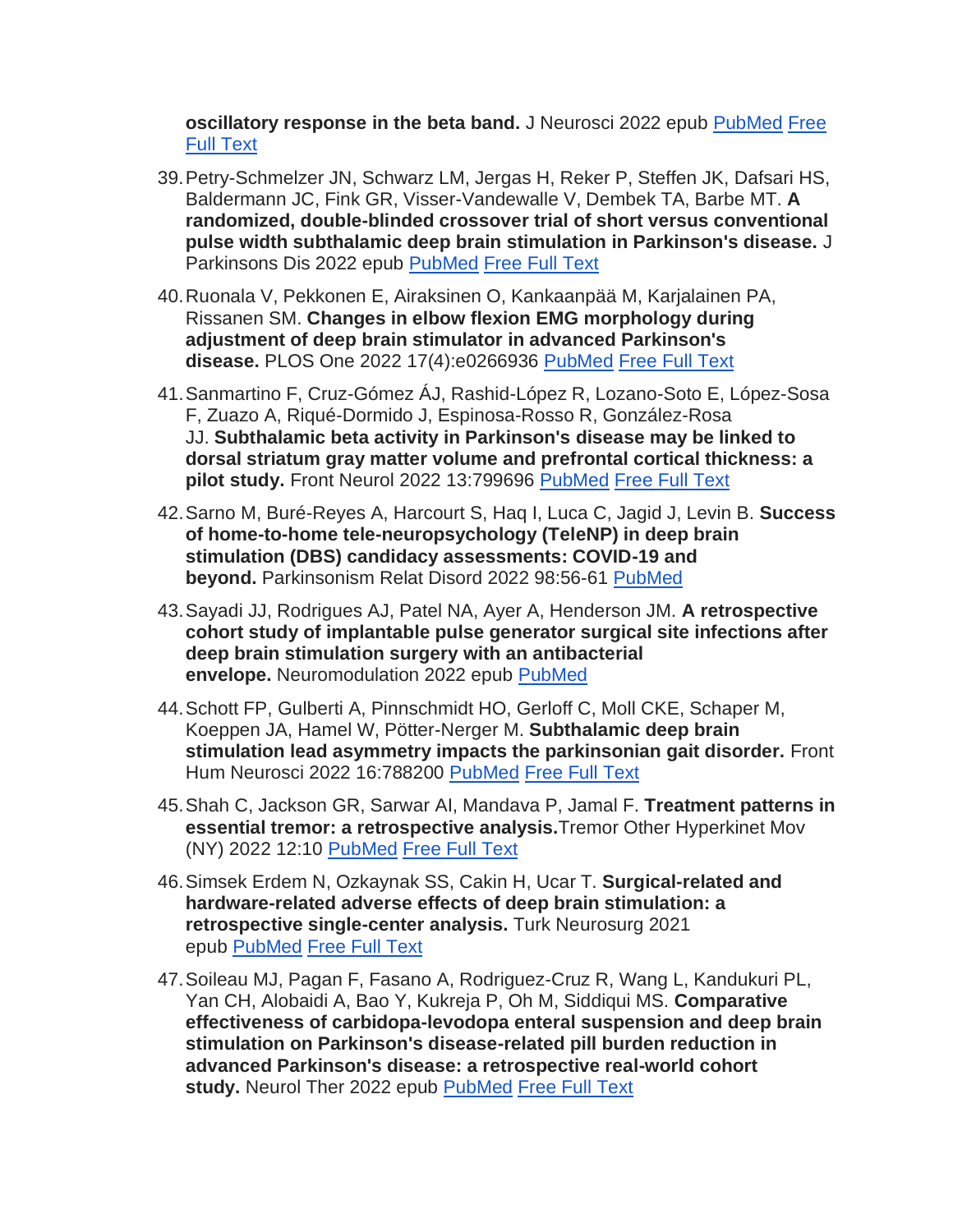- 48.Stevens I, Gilbert F. **International regulatory standards for the qualitative measurement of deep brain stimulation in clinical research.** J Empir Res Hum Res Ethics 2022 epub [PubMed](https://www.wikistim.org/?nltr=NDc7MjUxO2h0dHBzOi8vcHVibWVkLm5jYmkubmxtLm5paC5nb3YvMzU0MjIxNDk7OzYwNWM1ZjQyMTczZWY4YTk0NjBlOGVjYjRiNzI3NmJl)
- 49.Strelow JN, Baldermann JC, Dembek TA, Jergas H, Petry-Schmelzer JN, Schott F, Dafsari HS, Moll CKE, Hamel W, Gulberti A, Visser-Vandewalle V, Fink GR, Pötter-Nerger M, Barbe MT. **Structural connectivity of subthalamic nucleus stimulation for improving freezing of gait.** J Parkinsons Dis 2022 epub [PubMed](https://www.wikistim.org/?nltr=NDc7MjUxO2h0dHBzOi8vcHVibWVkLm5jYmkubmxtLm5paC5nb3YvMzU0MzEyNjI7OzM5MjQwNTRiNTFkNGY3MjhiNzNiNmZmOWU0M2ViNTFj)
- 50.Villadóniga M, Cabañes-Martínez L, López-Viñas L, Fanjul S, Del Álamo M, Regidor I. **Combined stimulation of the substantia nigra and the subthalamic nucleus for the treatment of refractory gait disturbances in Parkinson's disease: a preliminary study.** J Clin Med 2022 11(8):2269 [PubMed](https://www.wikistim.org/?nltr=NDc7MjUxO2h0dHBzOi8vcHVibWVkLm5jYmkubmxtLm5paC5nb3YvMzU0NTYzNjI7O2VlYjVkMDc4NzkxYmNmZjY2NWU0MTRhNGU0YjU3NDFm) [Free Full Text](https://www.wikistim.org/?nltr=NDc7MjUxO2h0dHBzOi8vd3d3Lm5jYmkubmxtLm5paC5nb3YvcG1jL2FydGljbGVzL1BNQzkwMjcxODcvcGRmL2pjbS0xMS0wMjI2OS5wZGY7O2Y3NmE1OGQ4NjBhOGY5NGMzNzYxOTNiMWE0MDQ2ODA2)
- 51.Warren AEL, Dalic LJ, Bulluss KJ, BAppSci AR, Thevathasan W, Archer JS. **The optimal target and connectivity for deep brain stimulation in Lennox-Gastaut syndrome.** Ann Neurol 2022 epub [PubMed](https://www.wikistim.org/?nltr=NDc7MjUxO2h0dHBzOi8vcHVibWVkLm5jYmkubmxtLm5paC5nb3YvMzU0MjkwNDU7OzVmNTcyOWY3MzcwYzMzNzhiNGVlNzIxODNlNzAwMmFi) [Free Full Text](https://www.wikistim.org/?nltr=NDc7MjUxO2h0dHBzOi8vb25saW5lbGlicmFyeS53aWxleS5jb20vZG9pL2VwZGYvMTAuMTAwMi9hbmEuMjYzNjg7O2M0YzNiNTU1M2VhMTMxYTQ0N2ZkOTFiOThlOWNlMjBi)
- 52.Yamamoto EA, Berry M, Harris W, Shahin MN, Wilson JL, Safarpour D, Raslan AM. **Good response to deep brain stimulation in two forms of inherited chorea related to GNAO1 and neuroacanthocystosis with illustrative videos.** Mov Disord Clin Pract 2021 9(3):401-403 [PubMed](https://www.wikistim.org/?nltr=NDc7MjUxO2h0dHBzOi8vcHVibWVkLm5jYmkubmxtLm5paC5nb3YvMzU0MDI2NDg7OzFiOTdiMmVhMmU3MjQxMmNlNDVkZDNmN2I5Y2UxMzNh)
- 53.Yin Z, Zhu G, Liu Y, Zhao B, Liu D, Bai Y, Zhang Q, Shi L, Feng T, Yang A, Liu H, Meng F, Neumann WJ, Kühn AA, Jiang Y, Zhang J. **Cortical phaseamplitude coupling is key to the occurrence and treatment of freezing of gait.** Brain 2022 epub awac121 [PubMed](https://www.wikistim.org/?nltr=NDc7MjUxO2h0dHBzOi8vcHVibWVkLm5jYmkubmxtLm5paC5nb3YvMzU0NDEyMzE7OzgzNmNjYmU5YjFiZWFiMTNkMmMzOGE1OWI0MWRkNTM2) [Free Full Text](https://www.wikistim.org/?nltr=NDc7MjUxO2h0dHBzOi8vYWNhZGVtaWMub3VwLmNvbS9icmFpbi9hZHZhbmNlLWFydGljbGUvZG9pLzEwLjEwOTMvYnJhaW4vYXdhYzEyMS82NTcxMDgxP2xvZ2luPWZhbHNlOztiYTUwZTk2MjQ5ZmEyOTEzZWZjYzkwMTg1MTczMGI0NA%3D%3D)
- 54.Zhang H, Chen Y, Xie Y, Chai Y. **Closed-loop controller based on reference signal tracking for absence seizures.** Sci Rep 2022 12(1):6730 [PubMed](https://www.wikistim.org/?nltr=NDc7MjUxO2h0dHBzOi8vcHVibWVkLm5jYmkubmxtLm5paC5nb3YvMzU0Njg5ODg7OzQ3ZjRmYWMyNGVhZWVkZGIyMmJjODYwMTVhNzFiOGMx) [Free Full Text](https://www.wikistim.org/?nltr=NDc7MjUxO2h0dHBzOi8vd3d3Lm5jYmkubmxtLm5paC5nb3YvcG1jL2FydGljbGVzL1BNQzkwMzg3NTEvcGRmLzQxNTk4XzIwMjJfQXJ0aWNsZV8xMDgwMy5wZGY7O2NiYmYyZWFlM2QwNGUwYmNkMzcwY2VkM2EyZDIwMDUz)
- 55.Zhang T, Liang H, Wang Z, Qiu C, Peng YB, Zhu X, Li J, Ge X, Xu J, Huang X, Tong J, Ou-Yang J, Yang X, Li F, Zhu B. **Piezoelectric ultrasound energyharvesting device for deep brain stimulation and analgesia applications.** Sci Adv 2022 8(15):eabk0159 [PubMed](https://www.wikistim.org/?nltr=NDc7MjUxO2h0dHBzOi8vcHVibWVkLm5jYmkubmxtLm5paC5nb3YvMzU0MjcxNTY7O2U5ZDRhMGY3MjEyNWQ4YjIwZGUwN2VhZjIyYWY3ZGVi) [Free Full Text](https://www.wikistim.org/?nltr=NDc7MjUxO2h0dHBzOi8vd3d3Lm5jYmkubmxtLm5paC5nb3YvcG1jL2FydGljbGVzL1BNQzkwMTI0NjgvcGRmL3NjaWFkdi5hYmswMTU5LnBkZjs7ZGZlOTRlZmM3YWRjODAzZTQ1OGNlYzNiNzUzNzVmM2E%3D)
- 56.Zuk P, Sanchez CE, Kostick-Quenet K, Muñoz KA, Kalwani L, Lavingia R, Torgerson L, Sierra-Mercado D, Robinson JO, Pereira S, Outram S, Koenig BA, McGuire AL, Lázaro-Muñoz G. **Researcher views on changes in personality, mood, and behavior in next-generation deep brain stimulation.** AJOB Neurosci 2022 epub 1-13 [PubMed](https://www.wikistim.org/?nltr=NDc7MjUxO2h0dHBzOi8vcHVibWVkLm5jYmkubmxtLm5paC5nb3YvMzU0MzU3OTU7O2M5ZDA0ZjZlYWU0OGE1ODhlZDFlZjhjYTRlOTc5YjMz)

#### **Dorsal Root Ganglion Stimulation (now 223 citations)**

1. Belba A, Vanneste T, Jerjir A, Smeets K, Van Buyten JP, Bellemans J, Van Zundert J. **Complex regional pain syndrome of the knee after conventional radiofrequency ablation of the genicular nerves treated successfully with**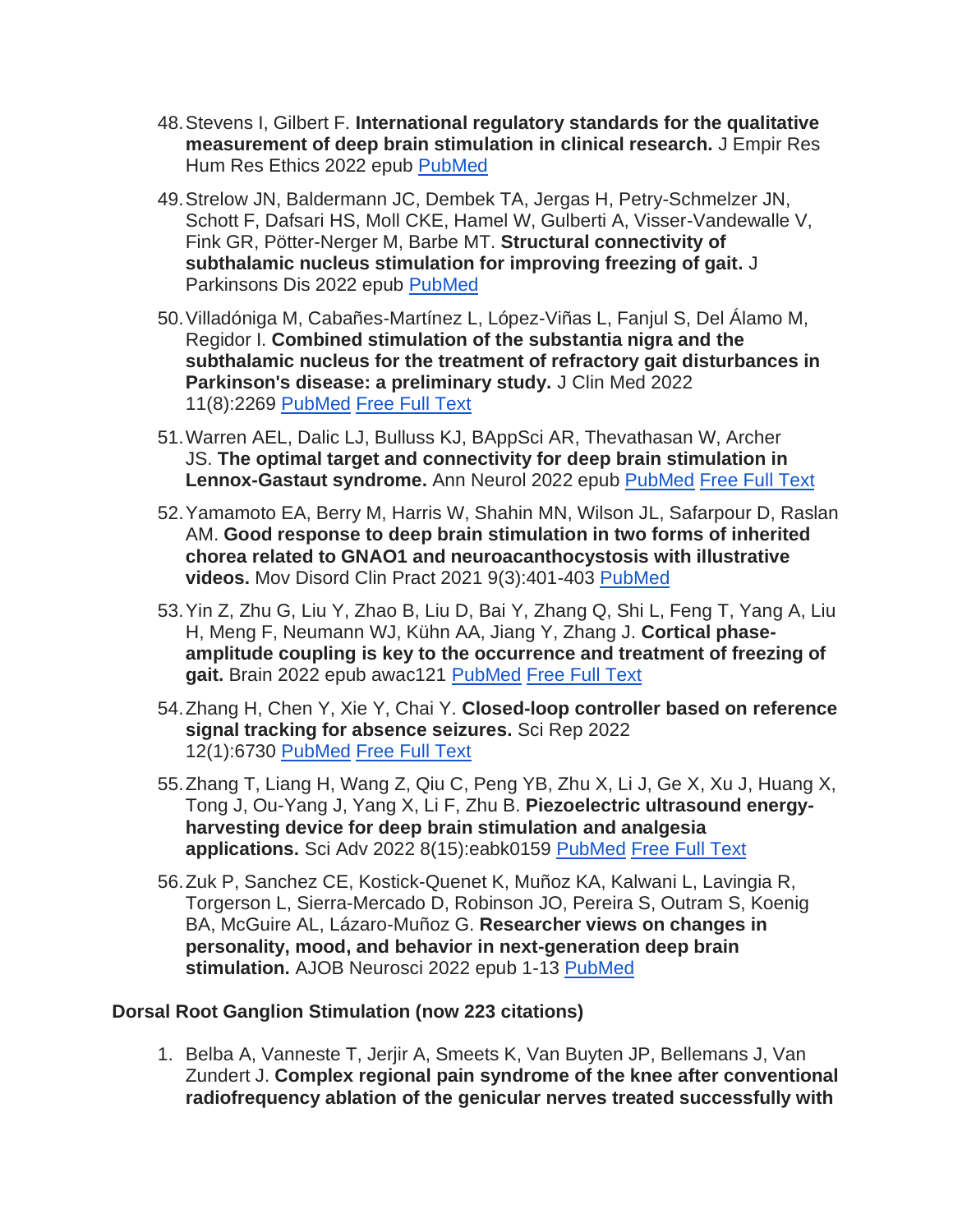**dorsal root ganglion stimulation: a case report.** Pain Pract 2022 epub [PubMed](https://www.wikistim.org/?nltr=NDc7MjUxO2h0dHBzOi8vcHVibWVkLm5jYmkubmxtLm5paC5nb3YvMzU0ODUyOTg7O2ZmMmQ4MDRmMDAxMTI4NDcxZTRkNzlhZjY1OWRhYTgy) [Free Full Text](https://www.wikistim.org/?nltr=NDc7MjUxO2h0dHBzOi8vb25saW5lbGlicmFyeS53aWxleS5jb20vZG9pL2VwZGYvMTAuMTExMS9wYXByLjEzMTE1OzsyODMwYzc3ZTRmYjRhZjhlMzllNDg0ZDdjYWQ3MzQ4MA%3D%3D)

- 2. Chapman KB, Yang A, Mogilner AY, Mandelberg N, Patel KV, Lubenow T, Deer T, Kallewaard JW, van Helmond N. **Dorsal root ganglion stimulation device explantation: a multicenter pooled data analysis.** Pain Pract 2022 epub [PubMed](https://www.wikistim.org/?nltr=NDc7MjUxO2h0dHBzOi8vcHVibWVkLm5jYmkubmxtLm5paC5nb3YvMzU0MjkzNjQ7O2Q3ZDVlYmFiNjdmNzQ0MTAxZDE1NzY4NTYxODRmYjY5)
- 3. Sander C, Oppermann H, Nestler U, Sander K, Fehrenbach MK, Wende T, von Dercks N, Meixensberger J. **The relation of surgical procedures and diagnosis groups to unplanned readmission in spinal neurosurgery: a retrospective single center study.** Int J Environ Res Public Health 2022 19(8):4795 [PubMed](https://www.wikistim.org/?nltr=NDc7MjUxO2h0dHBzOi8vcHVibWVkLm5jYmkubmxtLm5paC5nb3YvMzU0NTc2NjI7O2UwNmY0YzY3N2Y4MGFjYmU1YWE3NzdmM2NiY2Q4OTBm) [Free Full Text](https://www.wikistim.org/?nltr=NDc7MjUxO2h0dHBzOi8vd3d3Lm5jYmkubmxtLm5paC5nb3YvcG1jL2FydGljbGVzL1BNQzkwMjg3NjgvcGRmL2lqZXJwaC0xOS0wNDc5NS5wZGY7OzI3YjdmNjJmZTlkMTJhY2YwZWRiYzRlOGVkNjY5NTE2)

# **Gastric Electrical Stimulation (still 518 citations)**

# **Peripheral Nerve Stimulation (now 624 citations)**

- 1. Chauhan G, Levy I, DeChellis D. **Superior cluneal neuralgia treated with wireless peripheral nerve stimulation.** Cureus 2022 14(3):e23711 [PubMed](https://www.wikistim.org/?nltr=NDc7MjUxO2h0dHBzOi8vcHVibWVkLm5jYmkubmxtLm5paC5nb3YvMzU1MDk5OTc7O2FlYzBhOTc1Yjg0NmVlOTE2ZmYyOTM0NjQ5MjA2OTJh) [Free Full Text](https://www.wikistim.org/?nltr=NDc7MjUxO2h0dHBzOi8vd3d3Lm5jYmkubmxtLm5paC5nb3YvcG1jL2FydGljbGVzL1BNQzkwNjA3NTAvcGRmL2N1cmV1cy0wMDE0LTAwMDAwMDIzNzExLnBkZjs7NWNiMGVhOGU2Y2FkZWJmODc5MDQwMDE3YjZjMmZlYzk%3D)
- 2. Kapriniotis K, Jenks J, Toia B, Pakzad M, Gresty H, Stephens R, Malde S, Sahai A, Greenwell T, Ockrim J. **Does response to percutaneous tibial nerve stimulation predict similar outcome to sacral nerve stimulation?** Neurourol Urodyn 2022 epub [PubMed](https://www.wikistim.org/?nltr=NDc7MjUxO2h0dHBzOi8vcHVibWVkLm5jYmkubmxtLm5paC5nb3YvMzU0ODE3MTQ7OzBiNWMwM2JjZDhjNDE5MjVlMmZmMTg3MTFmYzY1M2Jl)
- 3. Pingree MJ, Hurdle MF, Spinner DA, Valimahomed A, Crosby ND, Boggs JW. **Real-world evidence of sustained improvement following 60-day peripheral nerve stimulation treatment for pain: a cross-sectional followup survey.** Pain Manag 2022 epub [PubMed](https://www.wikistim.org/?nltr=NDc7MjUxO2h0dHBzOi8vcHVibWVkLm5jYmkubmxtLm5paC5nb3YvMzU1MTAzMzM7O2VlMDMzMWFkZTA4MGI3YWNjZTVhZThmZDU0YmFmMmM4) [Free Full Text](https://www.wikistim.org/?nltr=NDc7MjUxO2h0dHBzOi8vd3d3LmZ1dHVyZW1lZGljaW5lLmNvbS9kb2kvZXB1Yi8xMC4yMjE3L3BtdC0yMDIyLTAwMDU7O2E1NjMyYjE5MjZiMDhiNjU1NWRiZjcwODljZGFjZDhj)

#### **Sacral Nerve Stimulation (now 1127 citations)**

- 1. Chen B, Guo J, Ni Y, Zhang W, Zhang Y, Yang Y, Xie B, Cheng J, Zhu Y. **Effects of sacral nerve stimulation on neuronal nitric oxide synthase in the colon and sacral cord of rats with defecation disorder after spinal cord injury.** World Neurosurg 2022 epub [PubMed](https://www.wikistim.org/?nltr=NDc7MjUxO2h0dHBzOi8vcHVibWVkLm5jYmkubmxtLm5paC5nb3YvMzU0NzI2NDQ7OzY2ZTUwYjA3MzE5YTkwYjA2NzE2ZjBhYzRiN2I2MTAw)
- 2. Huang H, Zeng W, Fan F, Li K, Xu K, Huang H. **Radiologically anatomic measurement analysis for the third sacral foramen and an efficient implantation protocol for sacral neuromodulation.** Neurourol Urodyn 2022 epub [PubMed](https://www.wikistim.org/?nltr=NDc7MjUxO2h0dHBzOi8vcHVibWVkLm5jYmkubmxtLm5paC5nb3YvMzU0Mzg4MTQ7O2YzNjYwYzJhMDdkYzA4Y2Y4MDAxMDI5ZjQwZjczMzQ3)
- 3. Kapriniotis K, Jenks J, Toia B, Pakzad M, Gresty H, Stephens R, Malde S, Sahai A, Greenwell T, Ockrim J. **Does response to percutaneous tibial nerve stimulation predict similar outcome to sacral nerve stimulation?** Neurourol Urodyn 2022 epub [PubMed](https://www.wikistim.org/?nltr=NDc7MjUxO2h0dHBzOi8vcHVibWVkLm5jYmkubmxtLm5paC5nb3YvMzU0ODE3MTQ7OzBiNWMwM2JjZDhjNDE5MjVlMmZmMTg3MTFmYzY1M2Jl)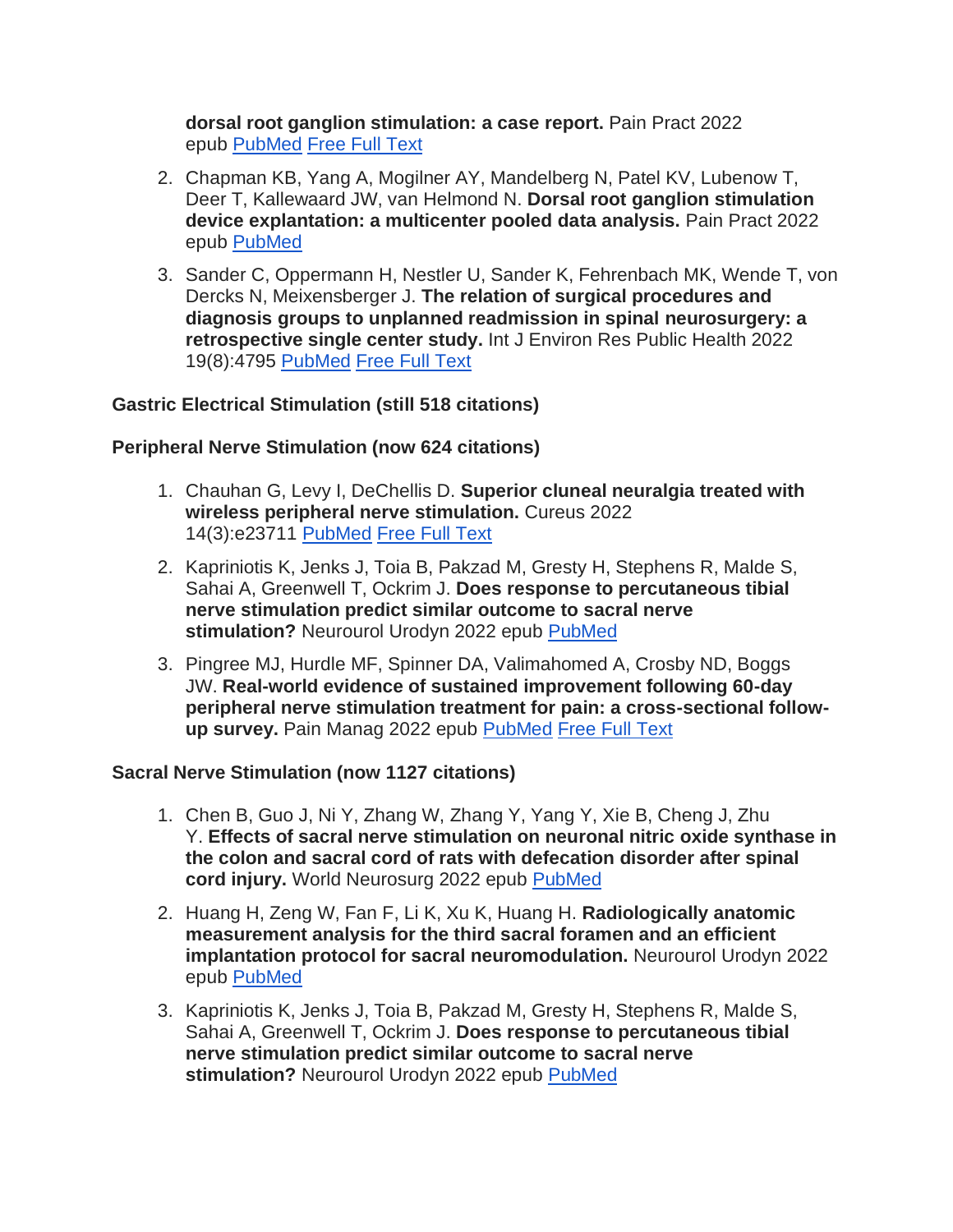- 4. Liao L, Zhou Z, Chen G, Xu Z, Huang B, Chong T, Chen Q, Wei Z, Shen B, Chen Z, Ling Q, Weng Z, Jiang H, Shi B, Li Y, Wang Y. **Sacral neuromodulation using a novel device with a six-contact-point electrode for the treatment of patients with refractory overactive bladder: a multicenter, randomized, single-blind, parallel-control clinical trial.** Eur Urol Focus 2022 epub [PubMed](https://www.wikistim.org/?nltr=NDc7MjUxO2h0dHBzOi8vcHVibWVkLm5jYmkubmxtLm5paC5nb3YvMzU1MjU4Mzc7O2M2OTBjZTRmNWM0YjZlYTRjNzM4YjgyOGYyMTQwM2Jj)
- 5. Meng L, Tian Z, Wang M, Liu X, Ma T, Wang J, Zhang W, Zhang Y. **Acute effect of sacral neuromodulation on video-urodynamic parameters of neurogenic lower urinary tract dysfunction in a patient with vesicoureteral reflux: a case report.** Ann Palliat Med 2022 11(4):1568- 1574 [PubMed](https://www.wikistim.org/?nltr=NDc7MjUxO2h0dHBzOi8vcHVibWVkLm5jYmkubmxtLm5paC5nb3YvMzU1MjM3NTg7OzZhMTlkYmY0ODMzNjBjMTcwZjI3NjhkYmM3YTdhYWZj)

# **Spinal Cord Stimulation (now 2892 citations)**

- 1. Conic RRZ, Caylor J, Cui CL, Reyes Z, Nelson E, Yin S, Lerman I. **Sexspecific differences in the efficacy of traditional low frequency versus high frequency spinal cord stimulation for chronic pain.** Bioelectron Med 2022 8(1):8 [PubMed](https://www.wikistim.org/?nltr=NDc7MjUxO2h0dHBzOi8vcHVibWVkLm5jYmkubmxtLm5paC5nb3YvMzU0ODQ1Nzg7OzAxNmJhYTU5NTdkYWY4ZGZiZDdkOWIxZjBmYTE0MGI0) [Free Full Text](https://www.wikistim.org/?nltr=NDc7MjUxO2h0dHBzOi8vd3d3Lm5jYmkubmxtLm5paC5nb3YvcG1jL2FydGljbGVzL1BNQzkwNTI2NDkvcGRmLzQyMjM0XzIwMjJfQXJ0aWNsZV85MC5wZGY7O2IzMWY4MGQzOTM2NDdhZDllOGUzNmViNjYxZjZmMWJk)
- 2. Crowther JE, Chen GH, Legler A, Gulati A. **Spinal cord stimulation in the treatment of cancer pain: a retrospective review.**Neuromodulation 2022 epub [PubMed](https://www.wikistim.org/?nltr=NDc7MjUxO2h0dHBzOi8vcHVibWVkLm5jYmkubmxtLm5paC5nb3YvMzU0MTA3NzA7OzE4OGEyNTAwNDMzYjE4YzU4NjJmNmNjMWJlNGY2NjBk)
- 3. Cucuruz B, Kopp R, Hampe-Hecht H, Andercou O, Schierling W, Pfister K, Koller M, Noppeney T. T**reatment of end-stage peripheral artery disease by neuromodulation.** Clin Hemorheol Microcirc 2022 epub [PubMed](https://www.wikistim.org/?nltr=NDc7MjUxO2h0dHBzOi8vcHVibWVkLm5jYmkubmxtLm5paC5nb3YvMzU0NjY5MzE7O2ZlMjFjN2RkMjI1ZjlhYWYyZDZkZjIzZDNlODJjYzU1)
- 4. Dalal S, Chitneni A, Mahmood S, Kaye A, Hasoon J. **10 kHz spinal cord stimulation for the treatment of non-surgical refractory back pain: a case report.** Orthop Rev (Pavia) 2022 14(1):31891 [PubMed](https://www.wikistim.org/?nltr=NDc7MjUxO2h0dHBzOi8vcHVibWVkLm5jYmkubmxtLm5paC5nb3YvMzU0ODA5ODU7OzU2YjUzZDg2ZTFkYTJlMWJiNWUyZDZiNWY5NGRkYTFl) [Free Full Text](https://www.wikistim.org/?nltr=NDc7MjUxO2h0dHBzOi8vd3d3Lm5jYmkubmxtLm5paC5nb3YvcG1jL2FydGljbGVzL1BNQzkwMzc4NTMvcGRmL29ydGhvcGVkaWNyZXZpZXdzXzIwMjJfMTRfMV8zMTg5MS5wZGY7O2MyYTc0YjFmZTE3ODc4YjFiZDc0YjdiNmI1OTQwMTc5)
- 5. Gill J, Kohan L, Hasoon J, Urits I, Viswanath O, Sadegi K, Orhurhu V, Lee AC, Aner MM, Simopoulos TT. **Contralateral and lateral views: analysis of the technical aspects of spinal cord stimulator lead insertion.** Anesth Pain Med 2022 12(1):e123357 [PubMed](https://www.wikistim.org/?nltr=NDc7MjUxO2h0dHBzOi8vcHVibWVkLm5jYmkubmxtLm5paC5nb3YvMzU0MzMzODc7OzM2MWNkNzAyZTY1MmYwMTE0NDlmZThmNDdjZDRjNzMy) [Free Full Text](https://www.wikistim.org/?nltr=NDc7MjUxO2h0dHBzOi8vd3d3Lm5jYmkubmxtLm5paC5nb3YvcG1jL2FydGljbGVzL1BNQzg5OTU4NzEvcGRmL2FhcG0tMTItMS0xMjMzNTcucGRmOzthZWYyYzYyM2QwYWMyYmY3MjM4NmM0YzFjYjUxNDY0Ng%3D%3D)
- 6. Gong H, Liu Y, Zhu X, Gong X. **Spinal cord stimulation improved freezing of gait and hypokinetic dysarthria of a patient with dopamine-resistant multiple system atrophy-parkinsonian type.** Neurol India 2022 70(2):757- 759 [PubMed](https://www.wikistim.org/?nltr=NDc7MjUxO2h0dHBzOi8vcHVibWVkLm5jYmkubmxtLm5paC5nb3YvMzU1MzI2NTM7O2IxMjg1MDIzMTM3MWVkZDU5NDdiMWVjNGRmNjIzY2Ex) [Free Full Text](https://www.wikistim.org/?nltr=NDc7MjUxO2h0dHBzOi8vbmV1cm9sb2d5aW5kaWEuY29tL2FydGljbGUuYXNwP2lzc249MDAyOC0zODg2O3llYXI9MjAyMjt2b2x1bWU9NzA7aXNzdWU9MjtzcGFnZT03NTc7ZXBhZ2U9NzU5O2F1bGFzdD1Hb25nOzthOTU4ZjVjODNlZTYwOGFkOWY3ZDRhNTVkOWI3NDc0Mg%3D%3D)
- 7. Goree JH, Hayes C, Petersen E, Curran G. **Lack of neuromodulation knowledge among rural family medicine residents: a call for implementation research.** J Pain Res 2022 15:1183-1189 [PubMed](https://www.wikistim.org/?nltr=NDc7MjUxO2h0dHBzOi8vcHVibWVkLm5jYmkubmxtLm5paC5nb3YvMzU0Nzg5OTg7O2UxZTE0NDI2MzM1M2M0ZGI1NTQxZTkyZDM5YjU2MzQ1) Free Full **[Text](https://www.wikistim.org/?nltr=NDc7MjUxO2h0dHBzOi8vd3d3Lm5jYmkubmxtLm5paC5nb3YvcG1jL2FydGljbGVzL1BNQzkwMzc4NDUvcGRmL2pwci0xNS0xMTgzLnBkZjs7MTMxYWJhYTBjOTA5N2UzMTA3ZDM5M2QyY2Y3YjA4NDc%3D)**
- 8. Kaestner S, Claas A, Deinsberger W. **A retrospective comparison of longterm treatment results of subcutaneous stimulation and spinal cord stimulation for chronic neuralgia.** Neuromodulation 2022 epub [PubMed](https://www.wikistim.org/?nltr=NDc7MjUxO2h0dHBzOi8vcHVibWVkLm5jYmkubmxtLm5paC5nb3YvMzU0MTA3Njg7OzEyODJiYjgzOGY2MmE5MTgxM2U0ZTk3NjZlZTcyZmQy)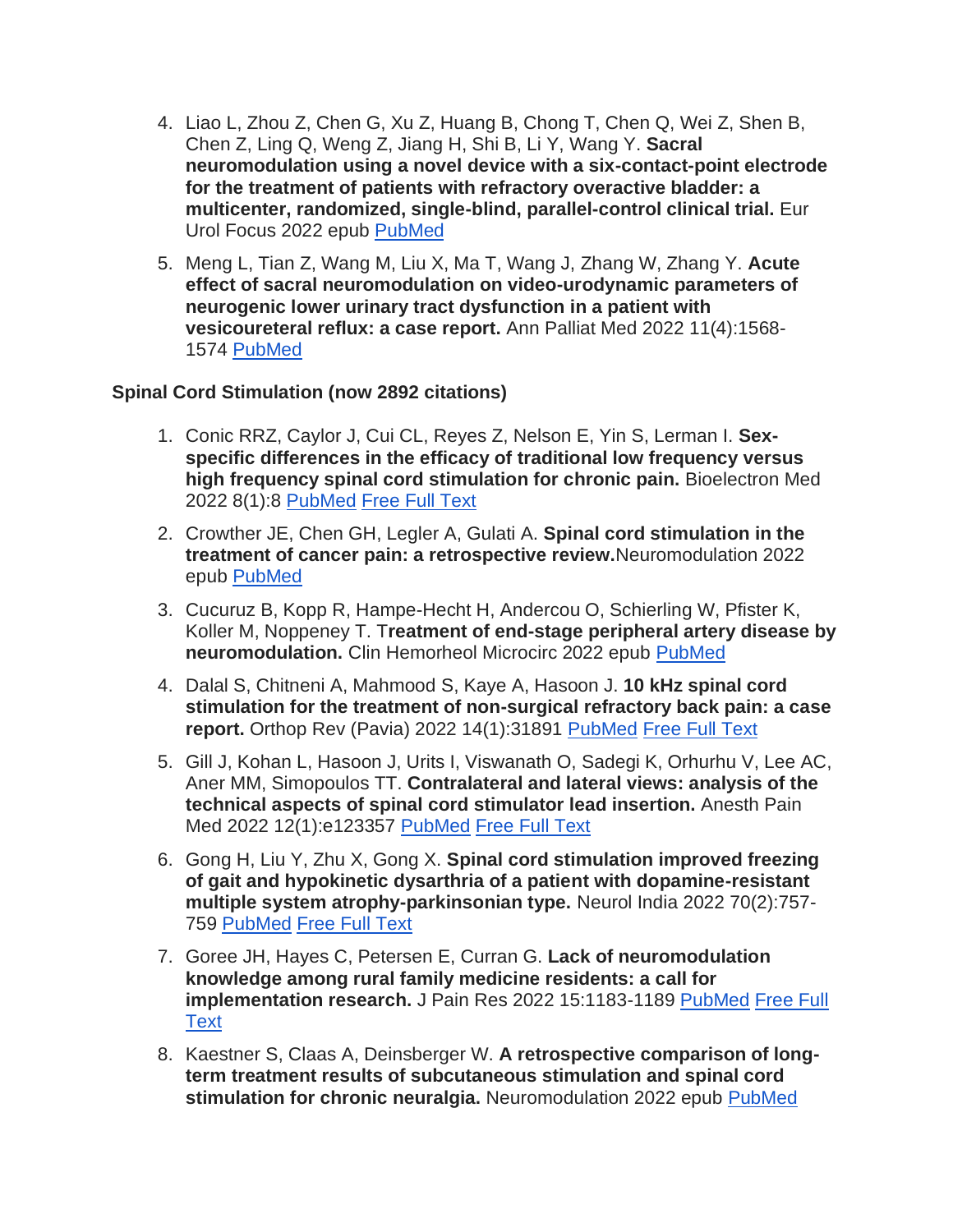- 9. Malinowski M, Heit G, Poree LR, Makous J, Amirdelfan K. **A novel spinal cord stimulation system with a battery-free micro implantable pulse generator.** Pain Pract 2022 epub [PubMed](https://www.wikistim.org/?nltr=NDc7MjUxO2h0dHBzOi8vcHVibWVkLm5jYmkubmxtLm5paC5nb3YvMzU1MDkxMTY7O2E0ZWY4NmNhNzg2MWUwMzVjN2JjYmVkOGVlY2FmNWFi)
- 10.Merkulyeva N, Lyakhovetskii V, Gorskii O, Musienko P. **Differences in backward and forward treadmill locomotion in decerebrated cats.** J Exp Biol 2022 jeb.244210 [PubMed](https://www.wikistim.org/?nltr=NDc7MjUxO2h0dHBzOi8vcHVibWVkLm5jYmkubmxtLm5paC5nb3YvMzU0Mzg3NDc7OzBhZGQxM2Y5ODJkMDQ4ZDZiYWI2NDk4NDIyNzAyNWNl)
- 11.Sheng L, Liu Z, Zhou W, Li X, Wang X, Gong Q. **Short-term spinal cord stimulation or pulsed radiofrequency for elderly patients with postherpetic neuralgia: a prospective randomized controlled trial.** Neural Plast 2022 2022:7055697 [PubMed](https://www.wikistim.org/?nltr=NDc7MjUxO2h0dHBzOi8vcHVibWVkLm5jYmkubmxtLm5paC5nb3YvMzU1Mjk0NTM7O2RlMjc3YWI1OWQ4YjViNzU4ZGQyNjU5YTdjMzAwODE1)[Free Full Text](https://www.wikistim.org/?nltr=NDc7MjUxO2h0dHBzOi8vZG93bmxvYWRzLmhpbmRhd2kuY29tL2pvdXJuYWxzL25wLzIwMjIvNzA1NTY5Ny5wZGY7OzIwYzBlNmRkOTNmNzE5MzE4NDhjMDdmODYxYjYxN2E0)
- 12.Środa R, Prokopienko M, Sobstyl M. **Significant epidural electrode migration out of the spinal canal due to prolonged latent infection of the spinal cord stimulation hardware.** Pol Merkur Lekarski 2022 50(296):131- 133 [PubMed](https://www.wikistim.org/?nltr=NDc7MjUxO2h0dHBzOi8vcHVibWVkLm5jYmkubmxtLm5paC5nb3YvMzU0MzYyNzg7O2Q0OGY1ZTQyZGNjZWJmMTYwM2Y2ZDZmYjlmMzUxN2I3) [Free Full Text](https://www.wikistim.org/?nltr=NDc7MjUxO2h0dHA6Ly9wbWwubWVkcHJlc3MuY29tLnBsL2VQVUJMSS9mcmVlL1BNTDI5Ni0xMzEucGRmOztlOWQ1MzUxYjk1NWRjOGMzYjQxZmFkOGI3OTA2OTYwOQ%3D%3D)

# **THANK YOU TO OUR SUPPORTERS!**

#### **Individual supporters 2019-23:**

Thomas Abell, MD Kenneth Chapman, MD The Donlin & Harriett Long Family Charitable Gift Fund SuEarl McReynolds Richard B. North, MD Louis Raso MD, PA B. Todd Sitzman, MD, MPH Konstantin Slavin, MD, PhD

**Industry support 2019-22:**

**Medtronic** Stimwave

#### **Nonprofit support:**

The North American Neuromodulation Society (publicity, conference registration, grant) The International Neuromodulation Society (publicity and conference registration) The Neuromodulation Foundation, Inc. (WIKISTIM's parent organization)

#### **EDITORIAL BOARD**

**Editor-in-chief** [Richard B.](https://www.wikistim.org/?nltr=NDc7MjUxO2h0dHBzOi8vd3d3Lndpa2lzdGltLm9yZy93cC1jb250ZW50L3VwbG9hZHMvMjAxOC8xMS9XSUtJU1RJTS1OZXdzbGV0dGVyLTU3LnBkZjs7ZmQ2MTc4YTJjMjM5ZmNkMWEyMzM2NjAxZTQ2NzI0NDQ%3D) North, MD

#### **Section editors**

Thomas [Abell, MD,](https://www.wikistim.org/?nltr=NDc7MjUxO2h0dHBzOi8vd3d3Lndpa2lzdGltLm9yZy93cC1jb250ZW50L3VwbG9hZHMvMjAxOC8xMS9XSUtJU1RJTS1OZXdzbGV0dGVyLTYxLnBkZjs7NTFkZmQzNGExMDQwOWU4YjVhOGMzMmM4ZDZhMDNjZmM%3D) Gastric Electrical Stimulation Tracy Cameron, PhD, Peripheral Nerve Stimulation [Roger Dmochowski, MD,](https://www.wikistim.org/?nltr=NDc7MjUxO2h0dHBzOi8vd3d3Lndpa2lzdGltLm9yZy93cC1jb250ZW50L3VwbG9hZHMvMjAxOS8wMS9XSUtJU1RJTS1OZXdzbGV0dGVyLTYzLnBkZjs7OGIyYTA4MjBkYTA3OGJmMDQ5YWFmODU3ZjUyOTA4YjY%3D) Sacral Nerve Stimulation